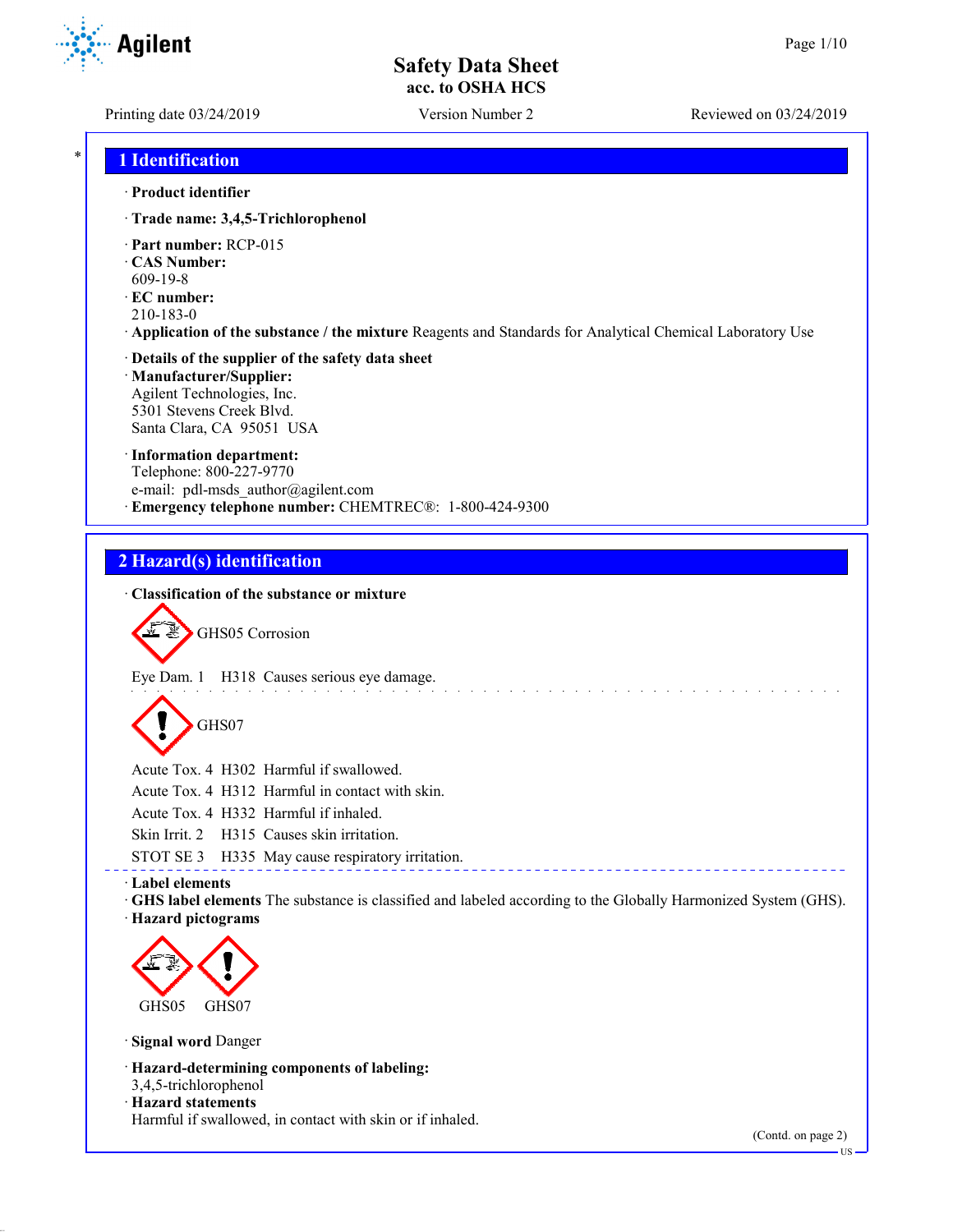Printing date 03/24/2019 Version Number 2 Reviewed on 03/24/2019

**Trade name: 3,4,5-Trichlorophenol**



- 609-19-8 3,4,5-trichlorophenol
- · **Identification number(s)**
- · **EC number:** 210-183-0

(Contd. on page 3)

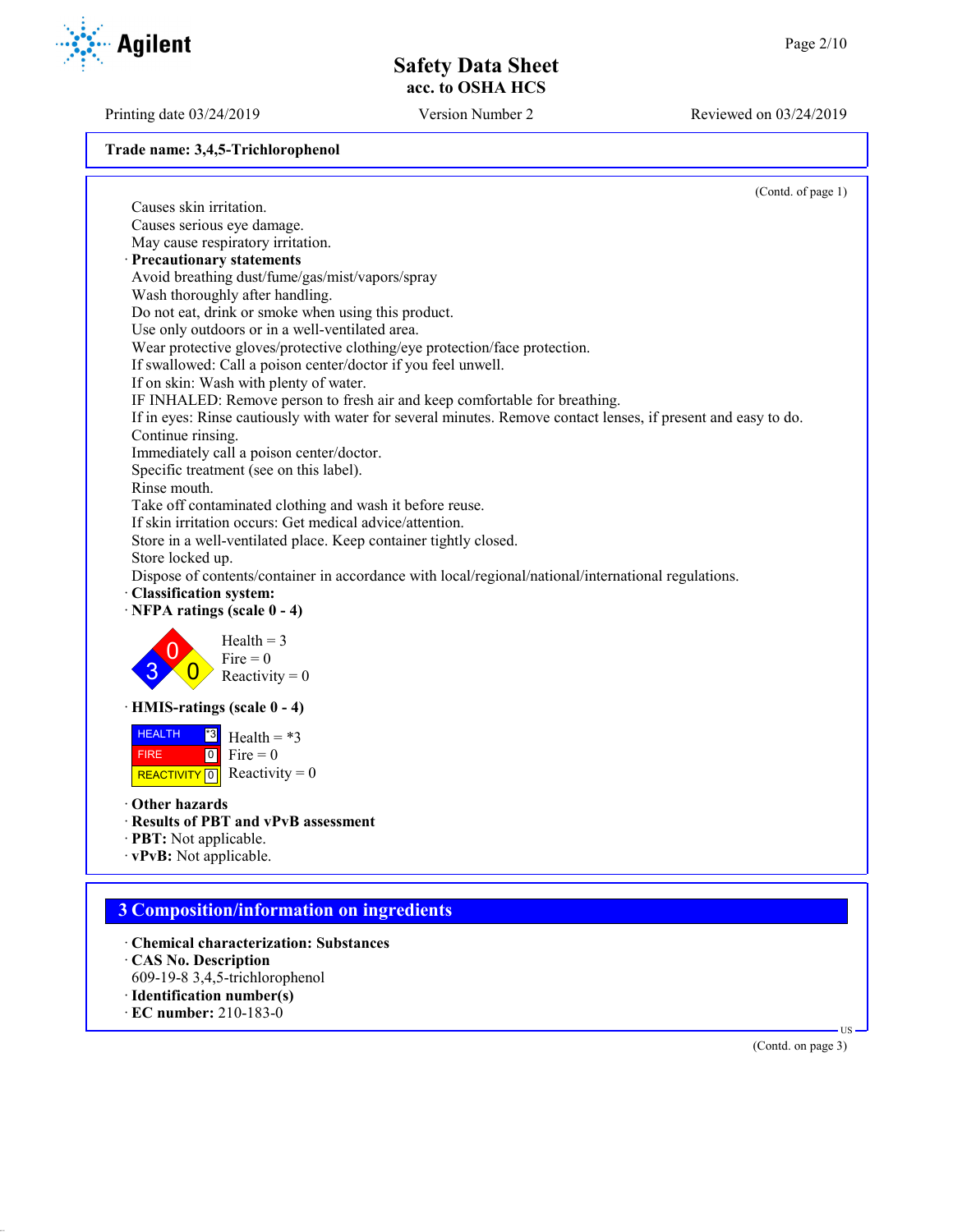**Trade name: 3,4,5-Trichlorophenol**

(Contd. of page 2)

## **4 First-aid measures**

#### · **Description of first aid measures**

· **General information:**

Immediately remove any clothing soiled by the product.

Symptoms of poisoning may even occur after several hours; therefore medical observation for at least 48 hours after the accident.

· **After inhalation:**

Supply fresh air. If required, provide artificial respiration. Keep patient warm. Consult doctor if symptoms persist. In case of unconsciousness place patient stably in side position for transportation.

- · **After skin contact:** Immediately wash with water and soap and rinse thoroughly.
- · **After eye contact:** Rinse opened eye for several minutes under running water. Then consult a doctor.
- · **After swallowing:** Immediately call a doctor.
- · **Information for doctor:**
- · **Most important symptoms and effects, both acute and delayed** No further relevant information available.
- · **Indication of any immediate medical attention and special treatment needed**
- No further relevant information available.

## **5 Fire-fighting measures**

- · **Extinguishing media**
- · **Suitable extinguishing agents:** Use fire fighting measures that suit the environment.
- · **Special hazards arising from the substance or mixture** No further relevant information available.
- · **Advice for firefighters**
- · **Protective equipment:** Mouth respiratory protective device.

## **6 Accidental release measures**

- · **Personal precautions, protective equipment and emergency procedures** Wear protective equipment. Keep unprotected persons away.
- · **Environmental precautions:** Do not allow to enter sewers/ surface or ground water.
- · **Methods and material for containment and cleaning up:**
- Use neutralizing agent.

Dispose contaminated material as waste according to item 13.

Ensure adequate ventilation.

· **Reference to other sections**

See Section 7 for information on safe handling.

See Section 8 for information on personal protection equipment.

- See Section 13 for disposal information.
- · **Protective Action Criteria for Chemicals**
- · **PAC-1:**

Substance is not listed.

#### · **PAC-2:**

Substance is not listed.

· **PAC-3:**

Substance is not listed.





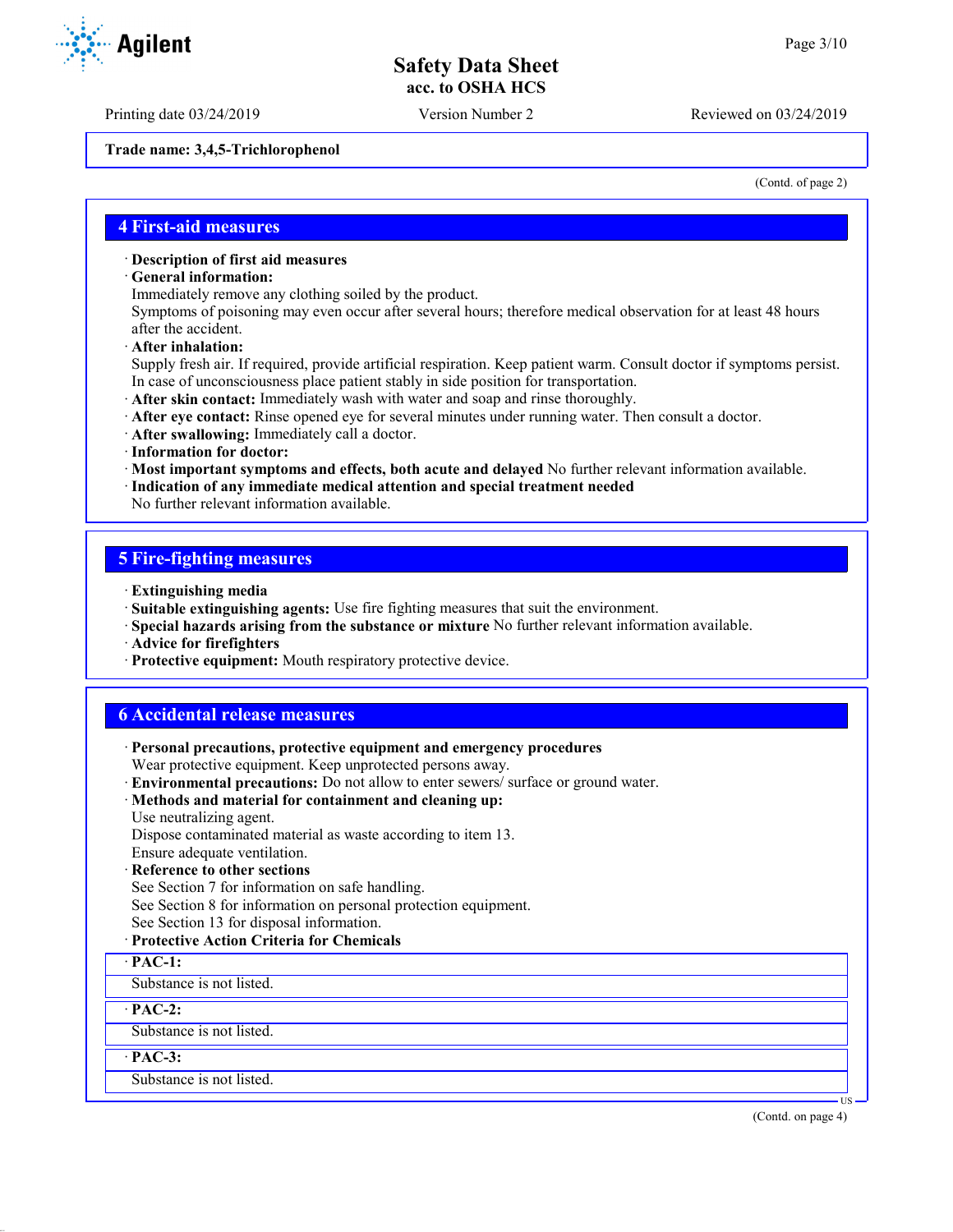Printing date 03/24/2019 Version Number 2 Reviewed on 03/24/2019

**Trade name: 3,4,5-Trichlorophenol**

(Contd. of page 3)

## **7 Handling and storage**

· **Handling:**

· **Precautions for safe handling**

Thorough dedusting.

Ensure good ventilation/exhaustion at the workplace.

· **Information about protection against explosions and fires:** No special measures required.

· **Conditions for safe storage, including any incompatibilities**

· **Storage:**

· **Requirements to be met by storerooms and receptacles:** No special requirements.

· **Information about storage in one common storage facility:** Not required.

· **Further information about storage conditions:** Keep receptacle tightly sealed.

· **Specific end use(s)** No further relevant information available.

## \* **8 Exposure controls/personal protection**

· **Additional information about design of technical systems:** No further data; see item 7.

· **Control parameters**

· **Components with limit values that require monitoring at the workplace:**

The following constituent is the only constituent of the product which has a PEL, TLV or other recommended exposure limit.

The following constituents are the only constituents of the product which have a PEL, TLV or other recommended exposure limit.

At this time, the remaining constituent has no known exposure limits.

At this time, the other constituents have no known exposure limits.

· **Additional information:** The lists that were valid during the creation were used as basis.

#### · **Exposure controls**

· **Personal protective equipment:**

· **General protective and hygienic measures:**

Keep away from foodstuffs, beverages and feed.

Immediately remove all soiled and contaminated clothing.

Wash hands before breaks and at the end of work.

Avoid contact with the skin.

Avoid contact with the eyes and skin.

#### · **Breathing equipment:**

When used as intended with Agilent instruments, the use of the product under normal laboratory conditions and with standard practices does not result in significant airborne exposures and therefore respiratory protection is not needed.

Under an emergency condition where a respirator is deemed necessary, use a NIOSH or equivalent approved device/equipment with appropriate organic or acid gas cartridge.

### · **Protection of hands:**

Although not recommended for constant contact with the chemicals or for clean-up, nitrile gloves 11-13 mil thickness are recommended for normal use. The breakthrough time is 1 hr. For cleaning a spill where there is direct contact of the chemical, butyl rubber gloves are recommended 12-15 mil thickness with breakthrough times exceeding 4 hrs. Supplier recommendations should be followed.

#### · **Material of gloves**

For normal use: nitrile rubber, 11-13 mil thickness

For direct contact with the chemical: butyl rubber, 12-15 mil thickness

(Contd. on page 5)



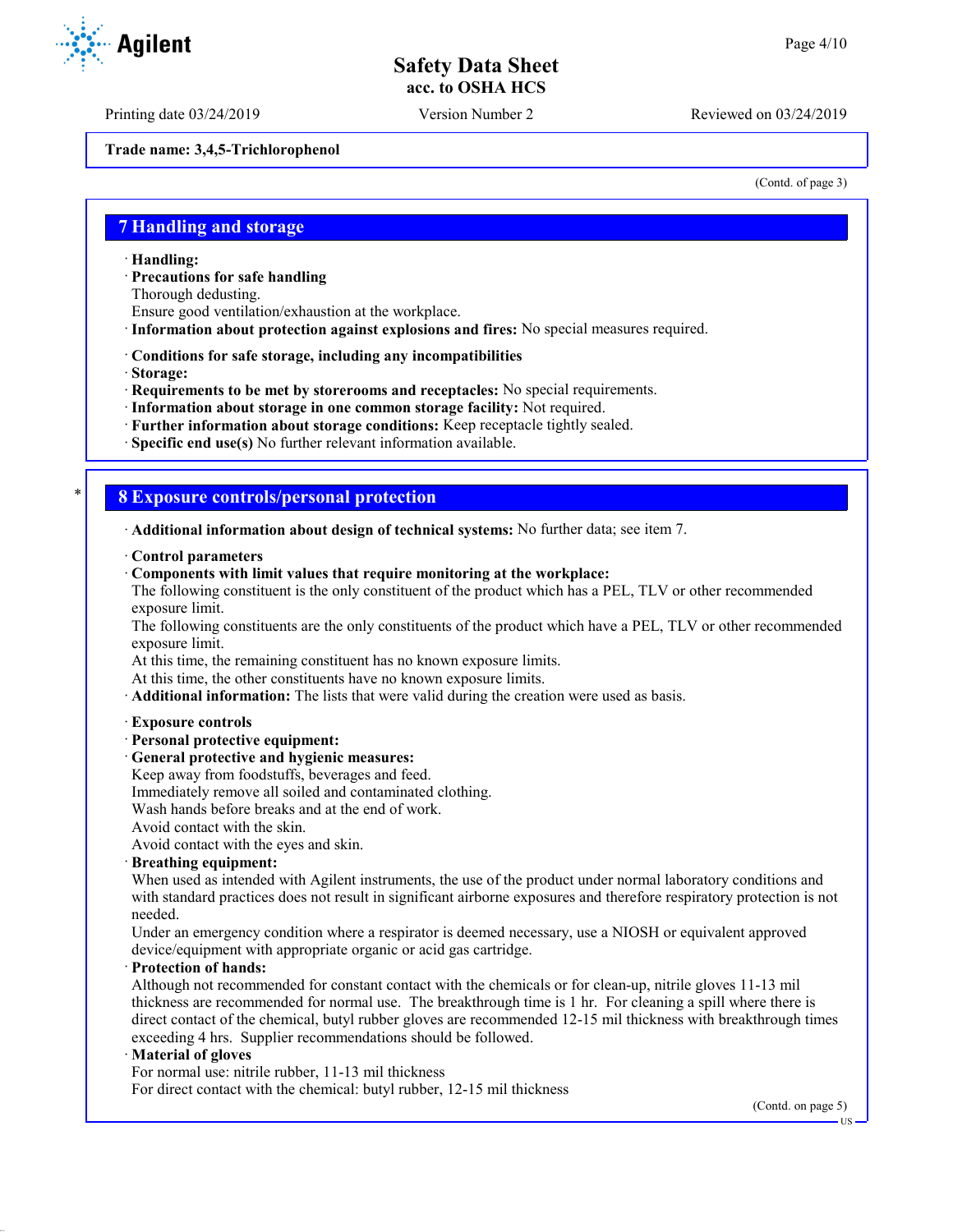Printing date 03/24/2019 Version Number 2 Reviewed on 03/24/2019

**Trade name: 3,4,5-Trichlorophenol**

(Contd. of page 4) The selection of the suitable gloves does not only depend on the material, but also on further marks of quality and varies from manufacturer to manufacturer.

· **Penetration time of glove material**

For normal use: nitrile rubber: 1 hour

For direct contact with the chemical: butyl rubber: >4 hours

· **Eye protection:**

Tightly sealed goggles

# **9 Physical and chemical properties**

| · Information on basic physical and chemical properties    |                                               |
|------------------------------------------------------------|-----------------------------------------------|
| <b>General Information</b><br>· Appearance:                |                                               |
| Form:                                                      | Solid                                         |
| Color:                                                     | Not determined.                               |
| · Odor:                                                    | Characteristic                                |
| · Odor threshold:                                          | Not determined.                               |
| · pH-value:                                                | Not applicable.                               |
| Change in condition                                        |                                               |
| <b>Melting point/Melting range:</b>                        | Undetermined.                                 |
| <b>Boiling point/Boiling range:</b>                        | 271 °C (519.8 °F)                             |
| · Flash point:                                             | Not applicable.                               |
| · Flammability (solid, gaseous):                           | Product is not flammable.                     |
| · Decomposition temperature:                               | Not determined.                               |
| $\cdot$ Auto igniting:                                     | Not determined.                               |
| Danger of explosion:                                       | Product does not present an explosion hazard. |
| <b>Explosion limits:</b>                                   |                                               |
| Lower:                                                     | Not determined.                               |
| Upper:                                                     | Not determined.                               |
| · Vapor pressure:                                          | Not applicable.                               |
| · Density:                                                 | Not determined.                               |
| · Relative density                                         | Not determined.                               |
| · Vapor density                                            | Not applicable.                               |
| · Evaporation rate                                         | Not applicable.                               |
| · Solubility in / Miscibility with                         |                                               |
| Water:                                                     | Insoluble.                                    |
| · Partition coefficient (n-octanol/water): Not determined. |                                               |
| · Viscosity:                                               |                                               |
| Dynamic:                                                   | Not applicable.                               |
|                                                            | (Contd. on page 6)                            |

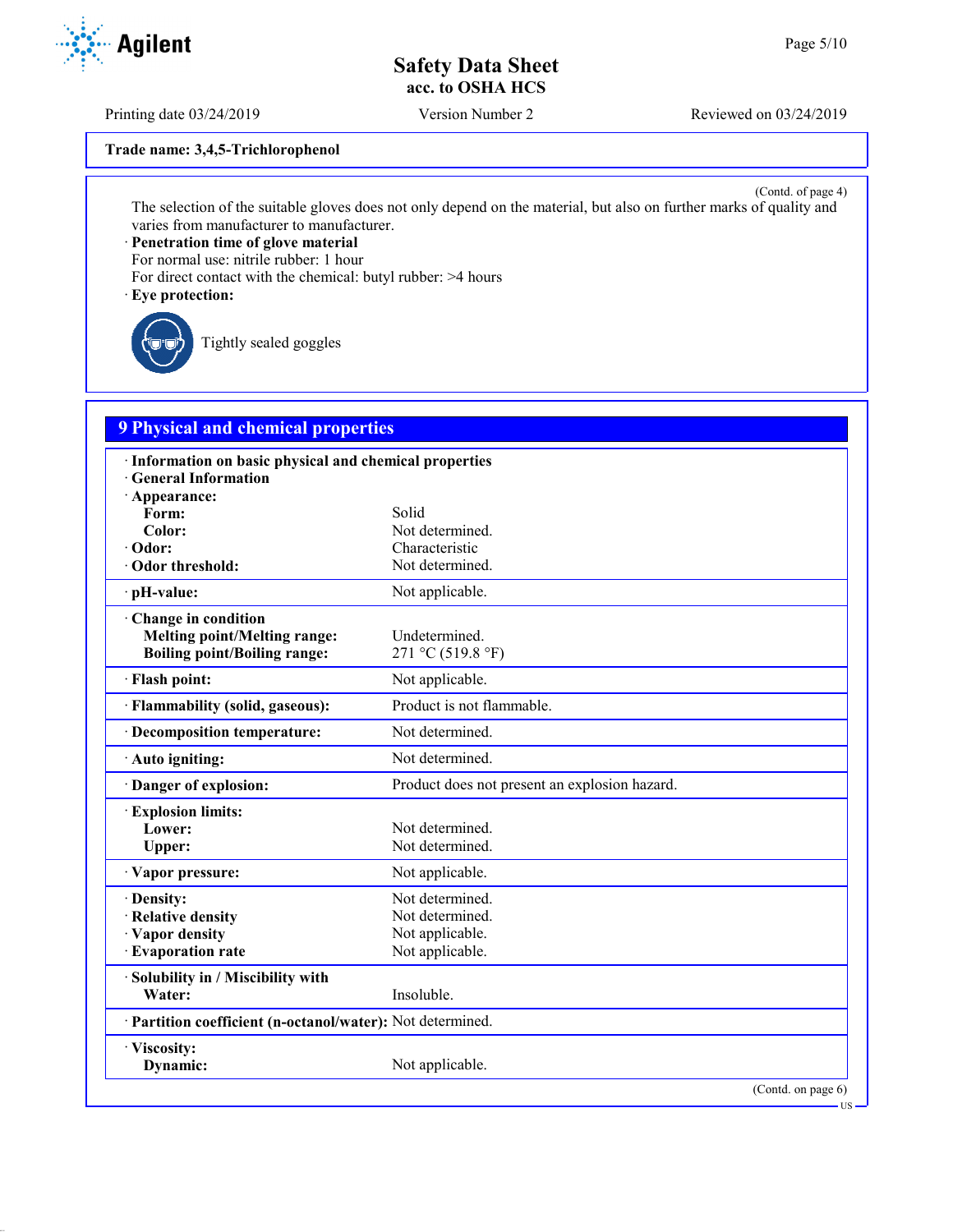Printing date 03/24/2019 Version Number 2 Reviewed on 03/24/2019

**Trade name: 3,4,5-Trichlorophenol**

|                                              | (Contd. of page 5)                                                     |  |
|----------------------------------------------|------------------------------------------------------------------------|--|
| Kinematic:<br><b>VOC</b> content:            | Not applicable.<br>$0.00\%$<br>$0.0 \frac{g}{1} / 0.00 \frac{g}{g}$ al |  |
| Solids content:<br>$\cdot$ Other information | $100.0\%$<br>No further relevant information available.                |  |

## **10 Stability and reactivity**

· **Reactivity** No further relevant information available.

- · **Chemical stability**
- · **Thermal decomposition / conditions to be avoided:** No decomposition if used according to specifications.
- · **Possibility of hazardous reactions** No dangerous reactions known.
- · **Conditions to avoid** No further relevant information available.
- · **Incompatible materials:** No further relevant information available.
- · **Hazardous decomposition products:** No dangerous decomposition products known.

## **11 Toxicological information**

· **Information on toxicological effects**

· **Acute toxicity:**

#### · **LD/LC50 values that are relevant for classification:**

#### **ATE (Acute Toxicity Estimate)**

Oral LD50 372 mg/kg (rat) Dermal  $LD50$  1,100 mg/kg Inhalative  $LC50/4$  h 1.5 mg/L

## **609-19-8 3,4,5-trichlorophenol**

Oral LD50 372 mg/kg (rat)

## · **Primary irritant effect:**

· **on the skin:** Irritant to skin and mucous membranes.

- · **on the eye:** Strong irritant with the danger of severe eye injury.
- · **Sensitization:** No sensitizing effects known.
- · **Additional toxicological information:**

#### · **Carcinogenic categories**

· **IARC (International Agency for Research on Cancer)**

Substance is not listed.

· **NTP (National Toxicology Program)**

Substance is not listed.

## · **OSHA-Ca (Occupational Safety & Health Administration)**

Substance is not listed.

(Contd. on page 7)

**T**<sub>I</sub>C

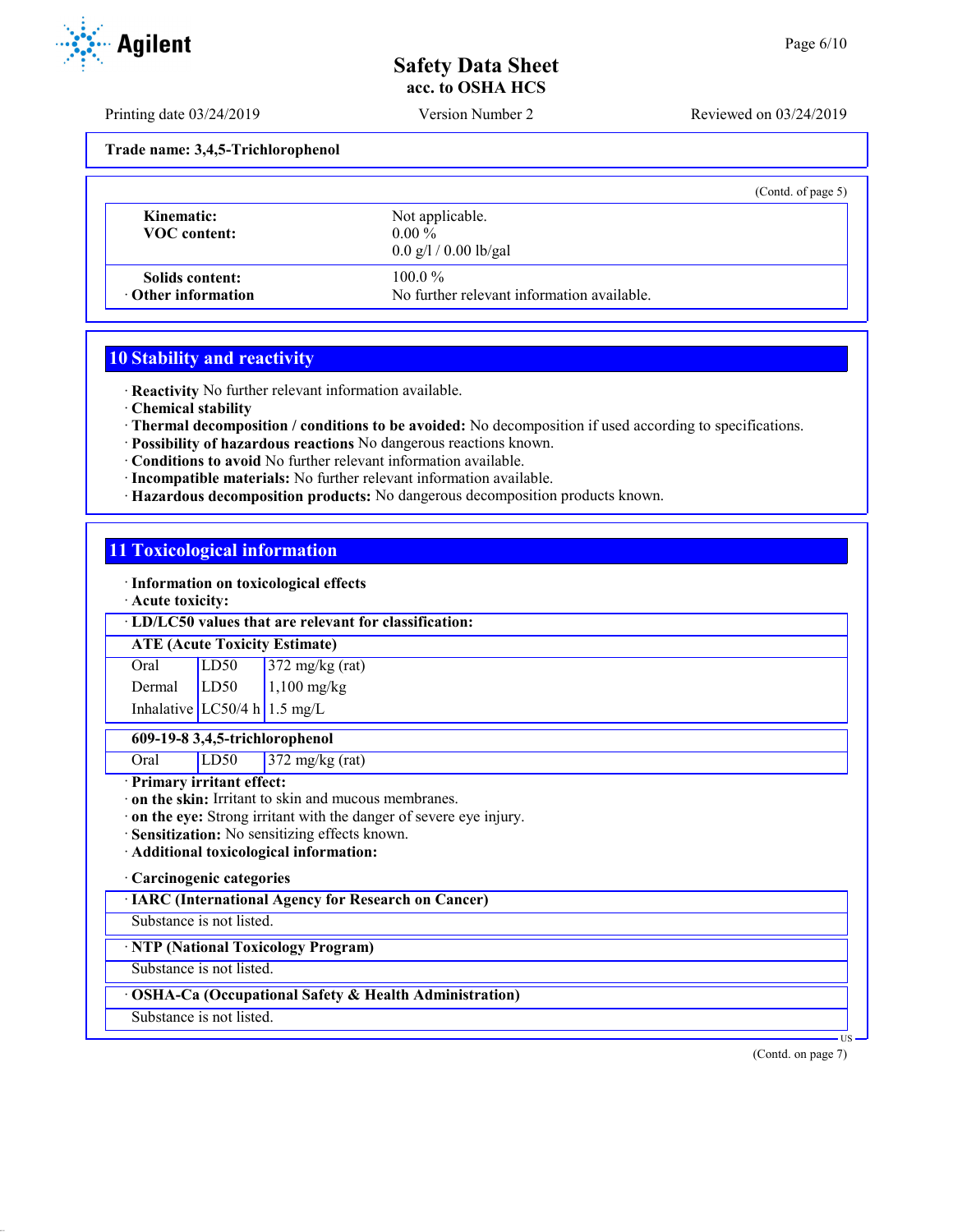Printing date 03/24/2019 Version Number 2 Reviewed on 03/24/2019

**Trade name: 3,4,5-Trichlorophenol**

(Contd. of page 6)

## **12 Ecological information**

- · **Toxicity**
- · **Aquatic toxicity:** No further relevant information available.
- · **Persistence and degradability** No further relevant information available.
- · **Behavior in environmental systems:**
- · **Bioaccumulative potential** No further relevant information available.
- · **Mobility in soil** No further relevant information available.
- · **Additional ecological information:**
- · **General notes:**
- Water hazard class 1 (Self-assessment): slightly hazardous for water

Do not allow undiluted product or large quantities of it to reach ground water, water course or sewage system. Must not reach bodies of water or drainage ditch undiluted or unneutralized.

- · **Results of PBT and vPvB assessment**
- · **PBT:** Not applicable.
- · **vPvB:** Not applicable.
- · **Other adverse effects** No further relevant information available.

## **13 Disposal considerations**

## · **Waste treatment methods**

· **Recommendation:**

Must not be disposed of together with household garbage. Do not allow product to reach sewage system.

- · **Uncleaned packagings:**
- · **Recommendation:** Disposal must be made according to official regulations.

| Environmentally hazardous substance, solid, n.o.s. (3,4,5-<br>trichlorophenol)<br>ENVIRONMENTALLY HAZARDOUS SUBSTANCE, SOLID,<br>N.O.S. (3,4,5-trichlorophenol) |
|-----------------------------------------------------------------------------------------------------------------------------------------------------------------|
|                                                                                                                                                                 |
|                                                                                                                                                                 |
|                                                                                                                                                                 |
|                                                                                                                                                                 |
|                                                                                                                                                                 |
| 9 Miscellaneous dangerous substances and articles                                                                                                               |
|                                                                                                                                                                 |

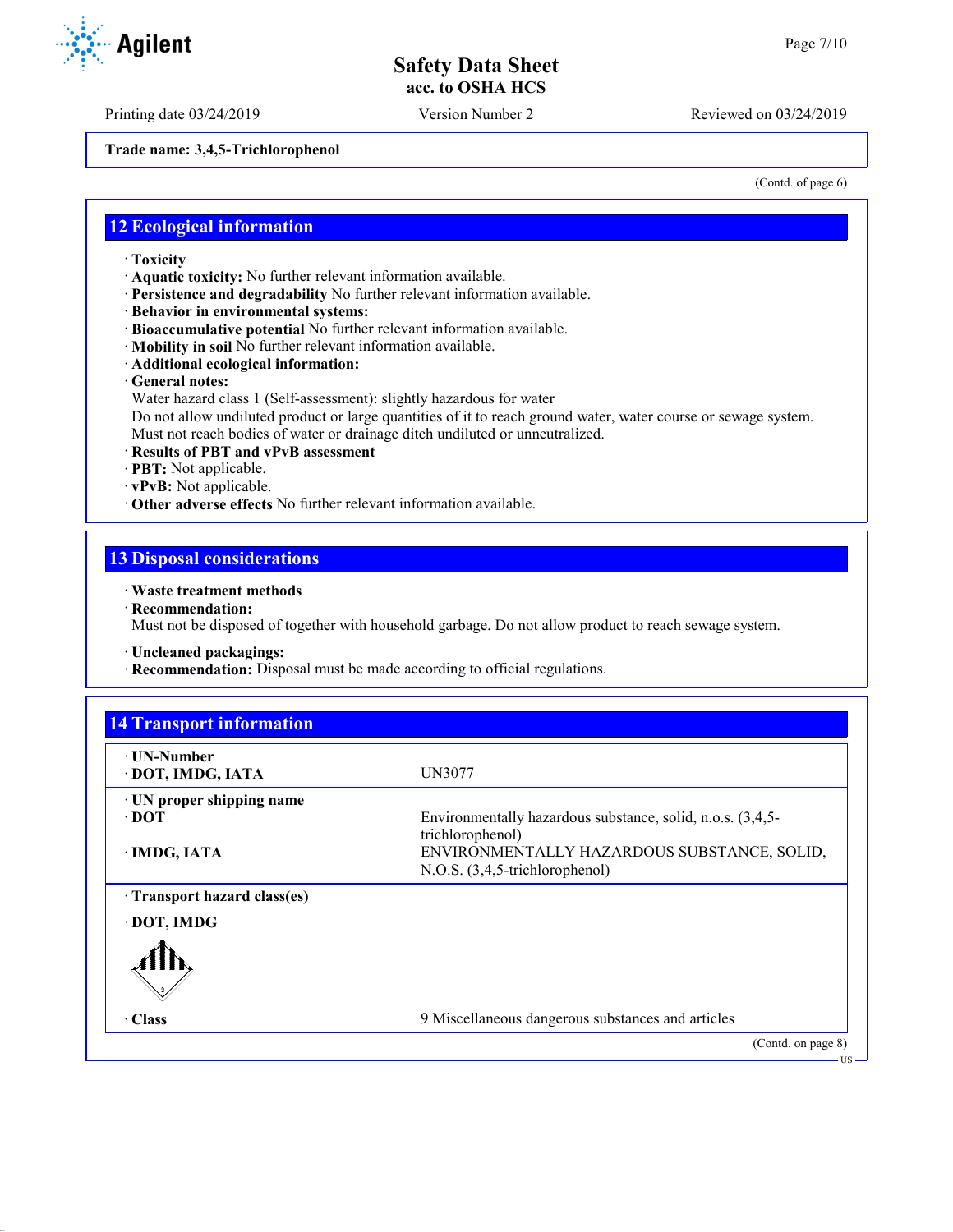Printing date 03/24/2019 Version Number 2 Reviewed on 03/24/2019

**Trade name: 3,4,5-Trichlorophenol**

|                                                                                   | (Contd. of page 7)                                                                                 |
|-----------------------------------------------------------------------------------|----------------------------------------------------------------------------------------------------|
| · Label                                                                           | 9                                                                                                  |
| $\cdot$ JATA                                                                      |                                                                                                    |
|                                                                                   |                                                                                                    |
| · Class                                                                           | 9 Miscellaneous dangerous substances and articles                                                  |
| $\cdot$ Label                                                                     | 9                                                                                                  |
| · Packing group<br>· DOT, IMDG, IATA                                              | III                                                                                                |
| · Environmental hazards:<br>· Special marking (IATA):                             | Symbol (fish and tree)                                                                             |
| Special precautions for user                                                      | Warning: Miscellaneous dangerous substances and articles                                           |
| · Danger code (Kemler):                                                           | 90                                                                                                 |
| <b>EMS Number:</b>                                                                | $F-A, S-F$                                                                                         |
| · Stowage Category<br>· Stowage Code                                              | A<br>SW23 When transported in BK3 bulk container, see 7.6.2.12 and<br>7.7.3.9.                     |
| Transport in bulk according to Annex II of<br><b>MARPOL73/78 and the IBC Code</b> | Not applicable.                                                                                    |
| · Transport/Additional information:                                               |                                                                                                    |
| $\cdot$ DOT                                                                       |                                                                                                    |
| · Quantity limitations                                                            | On passenger aircraft/rail: No limit                                                               |
|                                                                                   | On cargo aircraft only: No limit                                                                   |
| $\cdot$ IMDG                                                                      |                                                                                                    |
| · Limited quantities (LQ)                                                         | 5 kg                                                                                               |
| <b>Excepted quantities (EQ)</b>                                                   | Code: E1                                                                                           |
|                                                                                   | Maximum net quantity per inner packaging: 30 g<br>Maximum net quantity per outer packaging: 1000 g |
|                                                                                   |                                                                                                    |
| · UN "Model Regulation":                                                          | UN 3077 ENVIRONMENTALLY HAZARDOUS SUBSTANCE,<br>SOLID, N.O.S. (3,4,5-TRICHLOROPHENOL), 9, III      |

# **15 Regulatory information**

· **Safety, health and environmental regulations/legislation specific for the substance or mixture** · **Sara**

· **Section 355 (extremely hazardous substances):** Substance is not listed. · **Section 313 (Specific toxic chemical listings):** Substance is not listed. · **TSCA (Toxic Substances Control Act):** Substance is not listed. (Contd. on page 9)

 $\overline{\mathbf{U}}$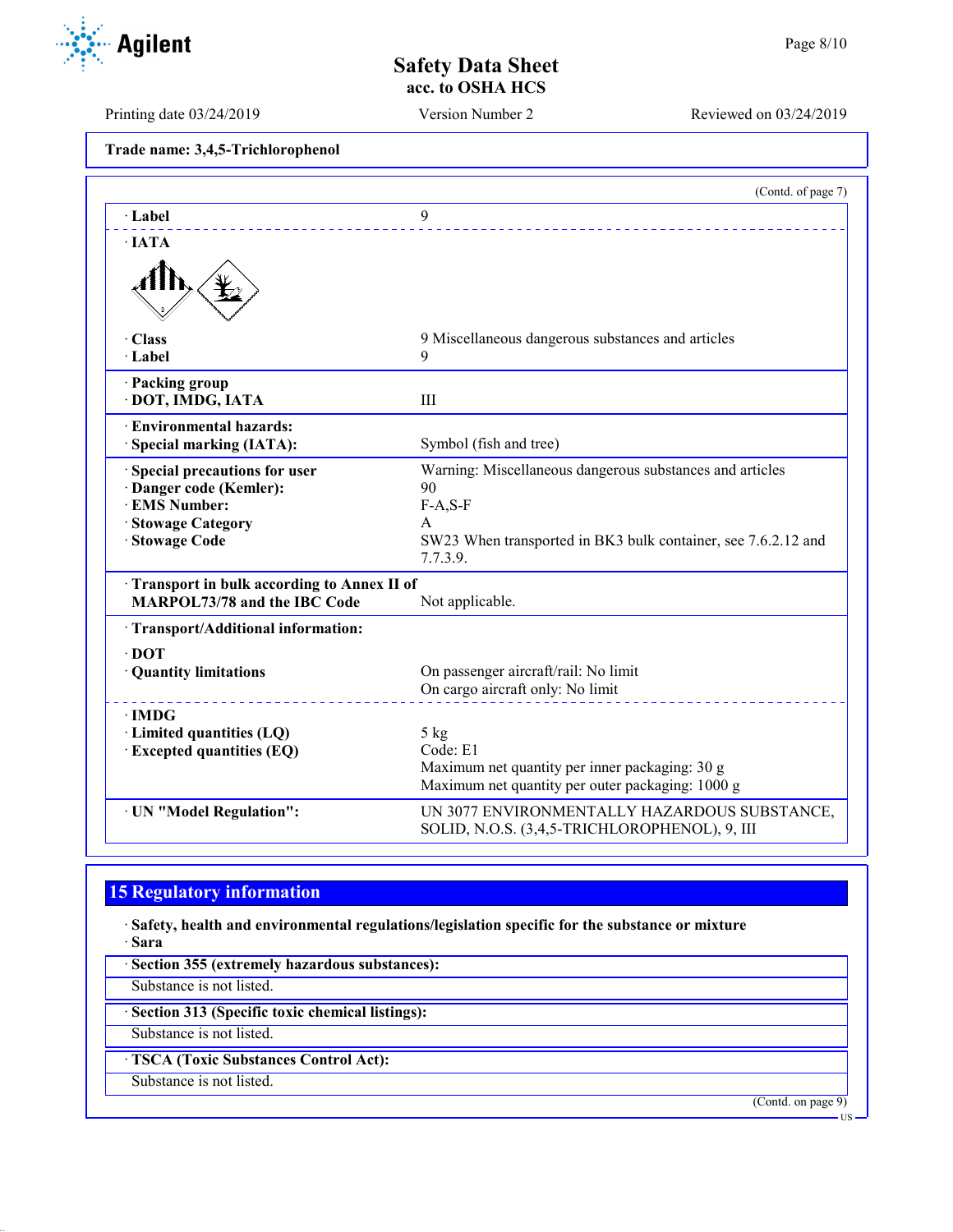Printing date 03/24/2019 Version Number 2 Reviewed on 03/24/2019

**Trade name: 3,4,5-Trichlorophenol**

(Contd. of page 8)

· **TSCA new (21st Century Act): (Substances not listed)**

609-19-8 3,4,5-trichlorophenol

· **Proposition 65**

· **Chemicals known to cause cancer:**

Substance is not listed.

· **Chemicals known to cause reproductive toxicity for females:**

Substance is not listed.

· **Chemicals known to cause reproductive toxicity for males:**

Substance is not listed.

· **Chemicals known to cause developmental toxicity:**

Substance is not listed.

· **Carcinogenic categories**

· **EPA (Environmental Protection Agency)**

Substance is not listed.

· **TLV (Threshold Limit Value established by ACGIH)**

Substance is not listed.

· **NIOSH-Ca (National Institute for Occupational Safety and Health)**

Substance is not listed.

· **Chemical safety assessment:** A Chemical Safety Assessment has not been carried out.

## **16 Other information**

The information contained in this document is based on Agilent's state of knowledge at the time of preparation. No warranty as to its accurateness, completeness or suitability for a particular purpose is expressed or implied.

· **Department issuing SDS:** Document Control / Regulatory

· **Contact:** regulatory@ultrasci.com

· **Date of preparation / last revision** 03/24/2019 / 1

· **Abbreviations and acronyms:**

ADR: Accord européen sur le transport des marchandises dangereuses par Route (European Agreement concerning the International Carriage of Dangerous Goods by Road)

IMDG: International Maritime Code for Dangerous Goods

DOT: US Department of Transportation

IATA: International Air Transport Association

ACGIH: American Conference of Governmental Industrial Hygienists EINECS: European Inventory of Existing Commercial Chemical Substances

CAS: Chemical Abstracts Service (division of the American Chemical Society)

NFPA: National Fire Protection Association (USA)

HMIS: Hazardous Materials Identification System (USA)

VOC: Volatile Organic Compounds (USA, EU)

LC50: Lethal concentration, 50 percent

LD50: Lethal dose, 50 percent

PBT: Persistent, Bioaccumulative and Toxic vPvB: very Persistent and very Bioaccumulative

NIOSH: National Institute for Occupational Safety

OSHA: Occupational Safety & Health

TLV: Threshold Limit Value

PEL: Permissible Exposure Limit

REL: Recommended Exposure Limit

Acute Tox. 4: Acute toxicity – Category 4 Skin Irrit. 2: Skin corrosion/irritation – Category 2

Eye Dam. 1: Serious eye damage/eye irritation – Category 1